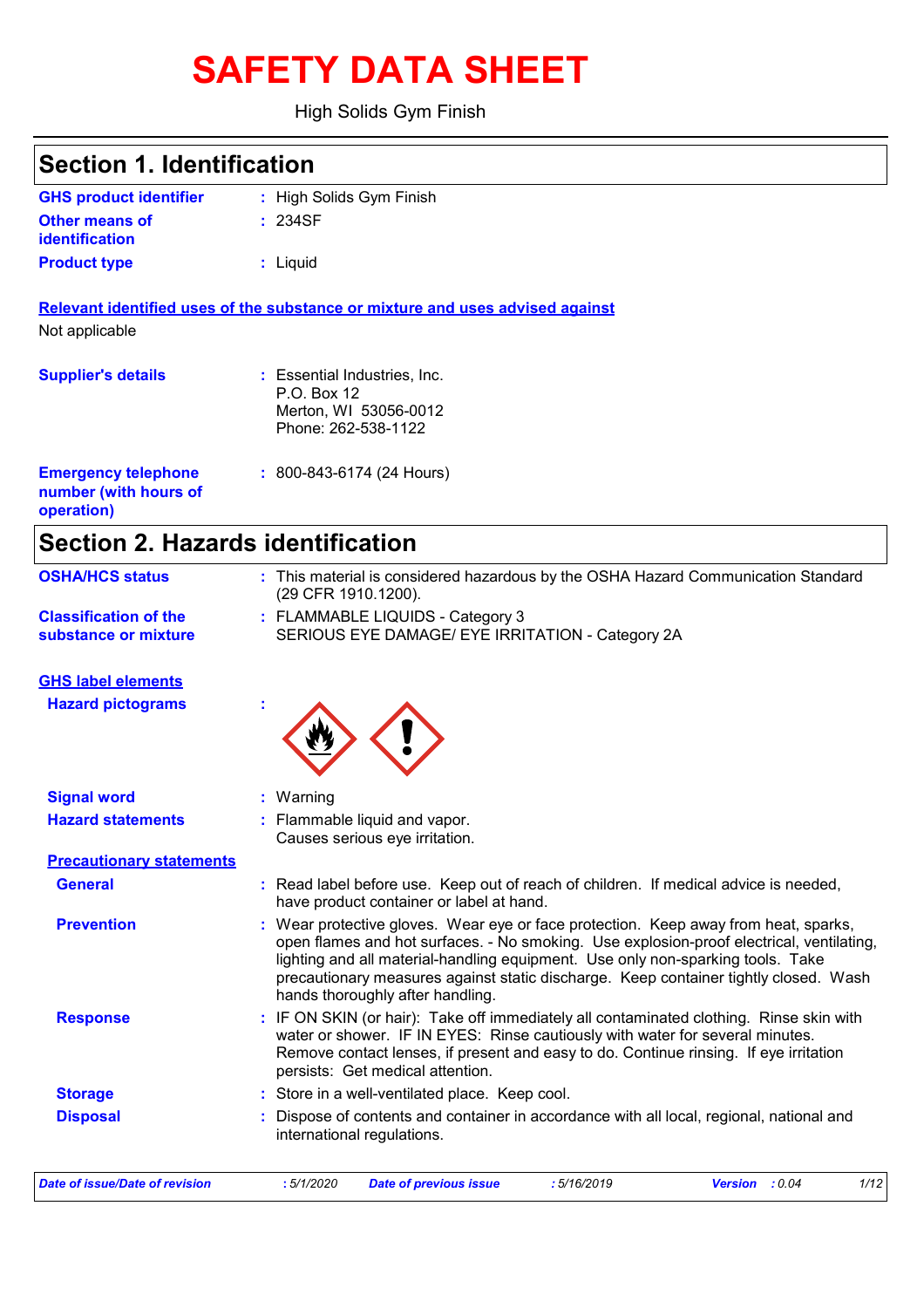# **Section 2. Hazards identification**

**Hazards not otherwise classified**

### **Section 3. Composition/information on ingredients**

**:** None known.

| Substance/mixture     | : Mixture       |
|-----------------------|-----------------|
| <b>Other means of</b> | : Not available |
| <b>identification</b> |                 |

#### **CAS number/other identifiers**

| <b>CAS</b> number   | : Not applicable |
|---------------------|------------------|
| <b>Product code</b> | : 234SF          |

| <b>Ingredient name</b>                   | $\frac{9}{6}$ | <b>CAS number</b> |
|------------------------------------------|---------------|-------------------|
| Stoddard solvent                         | $30 - 60$     | 8052-41-3         |
| Solvent naphtha (petroleum), light arom. | $1 - 5$       | 64742-95-6        |
| 1,2,4-trimethylbenzene                   | $1 - 5$       | 95-63-6           |

Any concentration shown as a range is to protect confidentiality or is due to batch variation.

**There are no additional ingredients present which, within the current knowledge of the supplier and in the concentrations applicable, are classified as hazardous to health or the environment and hence require reporting in this section.**

**Occupational exposure limits, if available, are listed in Section 8.**

### **Section 4. First aid measures**

#### **Description of necessary first aid measures**

| <b>Eye contact</b>  | : Immediately flush eyes with plenty of water, occasionally lifting the upper and lower<br>eyelids. Check for and remove any contact lenses. Continue to rinse for at least 10<br>minutes. Get medical attention.                                                                                                                                                                                                                                                                                                                                                                                                                                                                                                                                                                                                         |
|---------------------|---------------------------------------------------------------------------------------------------------------------------------------------------------------------------------------------------------------------------------------------------------------------------------------------------------------------------------------------------------------------------------------------------------------------------------------------------------------------------------------------------------------------------------------------------------------------------------------------------------------------------------------------------------------------------------------------------------------------------------------------------------------------------------------------------------------------------|
| <b>Inhalation</b>   | : Remove victim to fresh air and keep at rest in a position comfortable for breathing. If<br>not breathing, if breathing is irregular or if respiratory arrest occurs, provide artificial<br>respiration or oxygen by trained personnel. It may be dangerous to the person providing<br>aid to give mouth-to-mouth resuscitation. Get medical attention if adverse health effects<br>persist or are severe. If unconscious, place in recovery position and get medical<br>attention immediately. Maintain an open airway. Loosen tight clothing such as a collar,<br>tie, belt or waistband.                                                                                                                                                                                                                              |
| <b>Skin contact</b> | : Flush contaminated skin with plenty of water. Remove contaminated clothing and<br>shoes. Get medical attention if symptoms occur. Wash clothing before reuse. Clean<br>shoes thoroughly before reuse.                                                                                                                                                                                                                                                                                                                                                                                                                                                                                                                                                                                                                   |
| <b>Ingestion</b>    | : Wash out mouth with water. Remove dentures if any. Remove victim to fresh air and<br>keep at rest in a position comfortable for breathing. If material has been swallowed and<br>the exposed person is conscious, give small quantities of water to drink. Stop if the<br>exposed person feels sick as vomiting may be dangerous. Do not induce vomiting<br>unless directed to do so by medical personnel. If vomiting occurs, the head should be<br>kept low so that vomit does not enter the lungs. Get medical attention if adverse health<br>effects persist or are severe. Never give anything by mouth to an unconscious person.<br>If unconscious, place in recovery position and get medical attention immediately.<br>Maintain an open airway. Loosen tight clothing such as a collar, tie, belt or waistband. |

|                                                                            | <b>Most important symptoms/effects, acute and delayed</b> |                       |      |  |
|----------------------------------------------------------------------------|-----------------------------------------------------------|-----------------------|------|--|
| <b>Potential acute health effects</b>                                      |                                                           |                       |      |  |
| <b>Eye contact</b>                                                         | : Causes serious eye irritation.                          |                       |      |  |
| <b>Inhalation</b>                                                          | : No known significant effects or critical hazards.       |                       |      |  |
| : No known significant effects or critical hazards.<br><b>Skin contact</b> |                                                           |                       |      |  |
| Date of issue/Date of revision                                             | <b>Date of previous issue</b><br>:5/16/2019<br>:5/1/2020  | <b>Version</b> : 0.04 | 2/12 |  |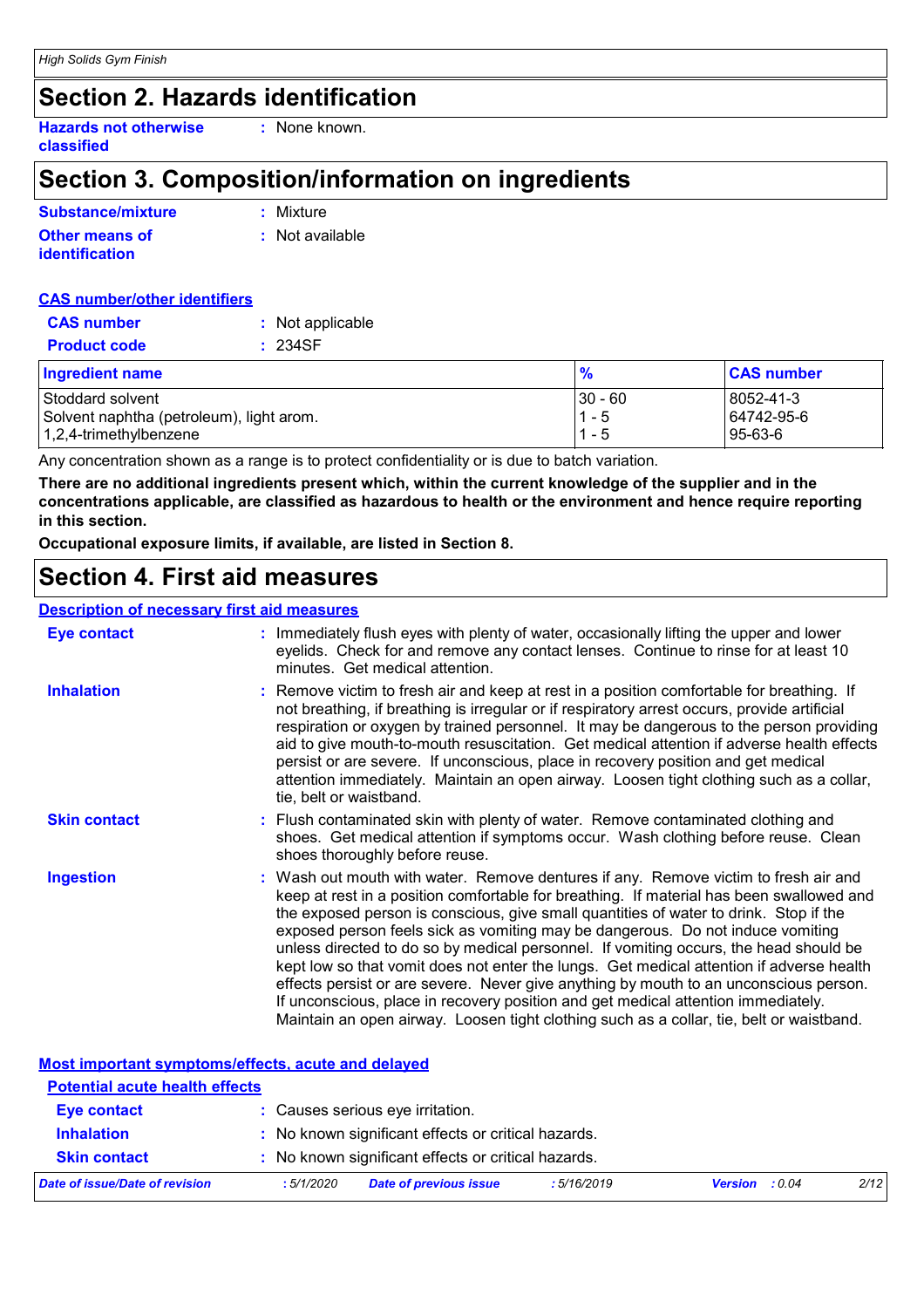# **Section 4. First aid measures**

| <b>Ingestion</b>                    | : Irritating to mouth, throat and stomach.                                                                                     |
|-------------------------------------|--------------------------------------------------------------------------------------------------------------------------------|
| <b>Over-exposure signs/symptoms</b> |                                                                                                                                |
| <b>Eye contact</b>                  | : Adverse symptoms may include the following:<br>pain or irritation<br>watering<br>redness                                     |
| <b>Inhalation</b>                   | : No specific data.                                                                                                            |
| <b>Skin contact</b>                 | : No specific data.                                                                                                            |
| <b>Ingestion</b>                    | : No specific data.                                                                                                            |
|                                     | <u>Indication of immediate medical attention and special treatment needed, if necessary</u>                                    |
| <b>Notes to physician</b>           | : Treat symptomatically. Contact poison treatment specialist immediately if large<br>quantities have been ingested or inhaled. |
| <b>Specific treatments</b>          | : No specific treatment.                                                                                                       |
| <b>Protection of first-aiders</b>   | : No action shall be taken involving any personal risk or without suitable training. It may                                    |

be dangerous to the person providing aid to give mouth-to-mouth resuscitation.

#### **See toxicological information (section 8)**

# **Section 5. Fire-fighting measures**

| <b>Extinguishing media</b>                               |                                                                                                                                                                                                                                                                                                                                                                                                                                                                                                                                                                |
|----------------------------------------------------------|----------------------------------------------------------------------------------------------------------------------------------------------------------------------------------------------------------------------------------------------------------------------------------------------------------------------------------------------------------------------------------------------------------------------------------------------------------------------------------------------------------------------------------------------------------------|
| <b>Suitable extinguishing</b><br>media                   | : Use dry chemical, $CO2$ , water spray (fog) or foam.                                                                                                                                                                                                                                                                                                                                                                                                                                                                                                         |
| <b>Unsuitable extinguishing</b><br>media                 | : Do not use water jet.                                                                                                                                                                                                                                                                                                                                                                                                                                                                                                                                        |
| <b>Specific hazards arising</b><br>from the chemical     | Flammable liquid and vapor. In a fire or if heated, a pressure increase will occur and<br>the container may burst, with the risk of a subsequent explosion. The vapor/gas is<br>heavier than air and will spread along the ground. Vapors may accumulate in low or<br>confined areas or travel a considerable distance to a source of ignition and flash back.<br>Runoff to sewer may create fire or explosion hazard. Fire water contaminated with this<br>material must be contained and prevented from being discharged to any waterway,<br>sewer or drain. |
| <b>Hazardous thermal</b><br>decomposition products       | Decomposition products may include the following materials:<br>carbon dioxide<br>carbon monoxide                                                                                                                                                                                                                                                                                                                                                                                                                                                               |
| <b>Special protective actions</b><br>for fire-fighters   | : Promptly isolate the scene by removing all persons from the vicinity of the incident if<br>there is a fire. No action shall be taken involving any personal risk or without suitable<br>training. Move containers from fire area if this can be done without risk. Use water<br>spray to keep fire-exposed containers cool.                                                                                                                                                                                                                                  |
| <b>Special protective</b><br>equipment for fire-fighters | Fire-fighters should wear appropriate protective equipment and self-contained breathing<br>apparatus (SCBA) with a full face-piece operated in positive pressure mode.                                                                                                                                                                                                                                                                                                                                                                                         |

| Date of issue/Date of revision | : 5/1/2020 | <b>Date of previous issue</b> | : 5/16/2019 | <b>Version</b> : 0.04 | 3/12 |
|--------------------------------|------------|-------------------------------|-------------|-----------------------|------|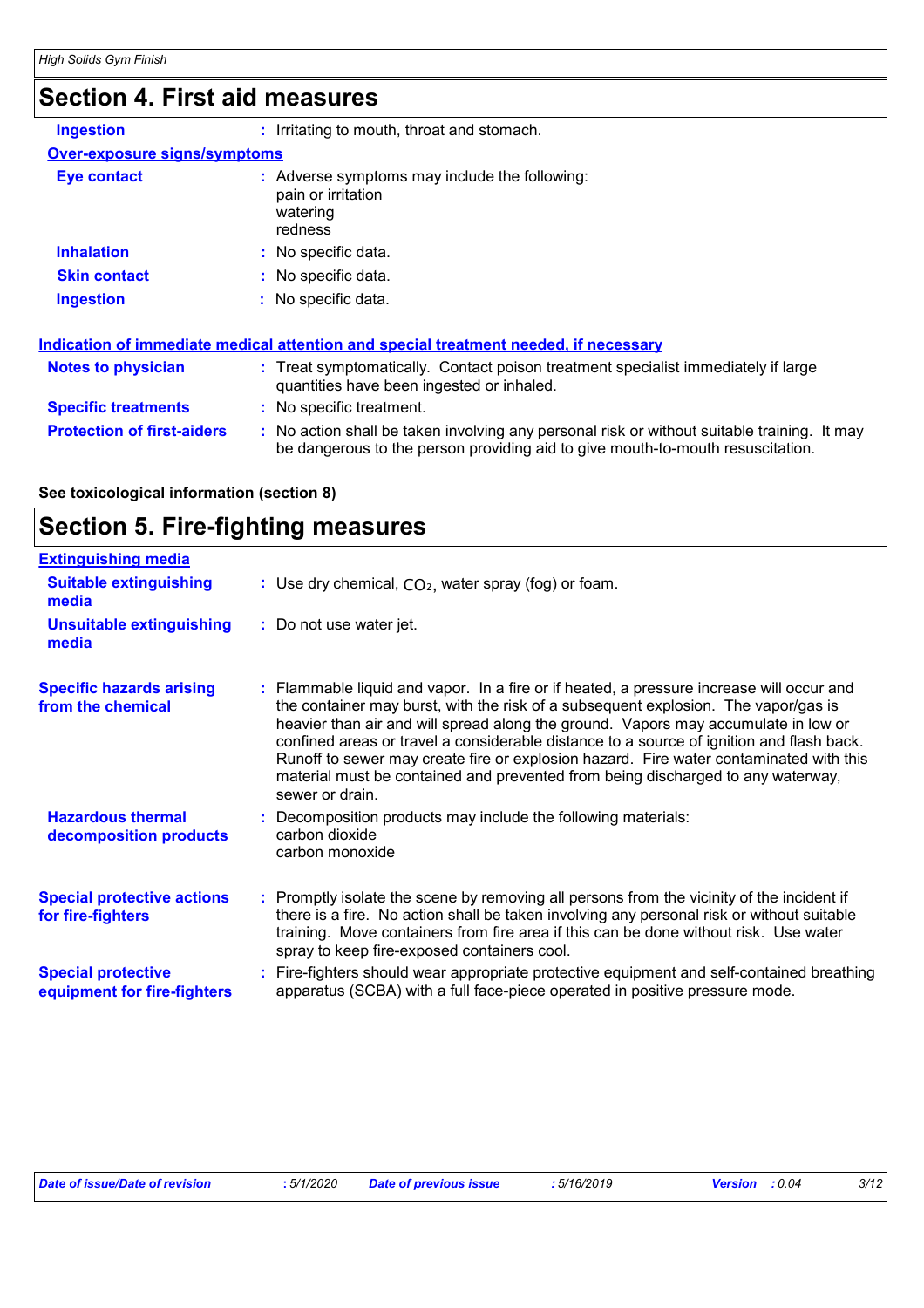# **Section 6. Accidental release measures**

|                                                       | <b>Personal precautions, protective equipment and emergency procedures</b>                                                                                                                                                                                                                                                                                                                                                                                                                                                                                                                                                                                                                                                                                           |
|-------------------------------------------------------|----------------------------------------------------------------------------------------------------------------------------------------------------------------------------------------------------------------------------------------------------------------------------------------------------------------------------------------------------------------------------------------------------------------------------------------------------------------------------------------------------------------------------------------------------------------------------------------------------------------------------------------------------------------------------------------------------------------------------------------------------------------------|
| For non-emergency<br>personnel                        | : No action shall be taken involving any personal risk or without suitable training.<br>Evacuate surrounding areas. Keep unnecessary and unprotected personnel from<br>entering. Do not touch or walk through spilled material. Shut off all ignition sources.<br>No flares, smoking or flames in hazard area. Avoid breathing vapor or mist. Provide<br>adequate ventilation. Wear appropriate respirator when ventilation is inadequate. Put<br>on appropriate personal protective equipment.                                                                                                                                                                                                                                                                      |
|                                                       | For emergency responders : If specialized clothing is required to deal with the spillage, take note of any information in<br>Section 8 on suitable and unsuitable materials. See also the information in "For non-<br>emergency personnel".                                                                                                                                                                                                                                                                                                                                                                                                                                                                                                                          |
| <b>Environmental precautions</b>                      | : Avoid dispersal of spilled material and runoff and contact with soil, waterways, drains<br>and sewers. Inform the relevant authorities if the product has caused environmental<br>pollution (sewers, waterways, soil or air). Water polluting material. May be harmful to<br>the environment if released in large quantities.                                                                                                                                                                                                                                                                                                                                                                                                                                      |
| Methods and materials for containment and cleaning up |                                                                                                                                                                                                                                                                                                                                                                                                                                                                                                                                                                                                                                                                                                                                                                      |
| <b>Small spill</b>                                    | : Stop leak if without risk. Move containers from spill area. Use spark-proof tools and<br>explosion-proof equipment. Dilute with water and mop up if water-soluble. Alternatively,<br>or if water-insoluble, absorb with an inert dry material and place in an appropriate waste<br>disposal container. Dispose of via a licensed waste disposal contractor.                                                                                                                                                                                                                                                                                                                                                                                                        |
| <b>Large spill</b>                                    | : Stop leak if without risk. Move containers from spill area. Use spark-proof tools and<br>explosion-proof equipment. Approach release from upwind. Prevent entry into sewers,<br>water courses, basements or confined areas. Wash spillages into an effluent treatment<br>plant or proceed as follows. Contain and collect spillage with non-combustible,<br>absorbent material e.g. sand, earth, vermiculite or diatomaceous earth and place in<br>container for disposal according to local regulations (see Section 13). Dispose of via a<br>licensed waste disposal contractor. Contaminated absorbent material may pose the<br>same hazard as the spilled product. Note: see Section 1 for emergency contact<br>information and Section 13 for waste disposal. |

# **Section 7. Handling and storage**

| <b>Precautions for safe handling</b>             |                                                                                                                                                                                                                                                                                                                                                                                                                                                                                                                                                                                                                                                                                                                                                                                                                                                                                                 |
|--------------------------------------------------|-------------------------------------------------------------------------------------------------------------------------------------------------------------------------------------------------------------------------------------------------------------------------------------------------------------------------------------------------------------------------------------------------------------------------------------------------------------------------------------------------------------------------------------------------------------------------------------------------------------------------------------------------------------------------------------------------------------------------------------------------------------------------------------------------------------------------------------------------------------------------------------------------|
| <b>Protective measures</b>                       | : Put on appropriate personal protective equipment (see Section 8). Do not ingest. Avoid<br>contact with eyes, skin and clothing. Avoid breathing vapor or mist. Avoid release to<br>the environment. Use only with adequate ventilation. Wear appropriate respirator when<br>ventilation is inadequate. Do not enter storage areas and confined spaces unless<br>adequately ventilated. Keep in the original container or an approved alternative made<br>from a compatible material, kept tightly closed when not in use. Store and use away<br>from heat, sparks, open flame or any other ignition source. Use explosion-proof<br>electrical (ventilating, lighting and material handling) equipment. Use only non-sparking<br>tools. Take precautionary measures against electrostatic discharges. Empty containers<br>retain product residue and can be hazardous. Do not reuse container. |
| <b>Advice on general</b><br>occupational hygiene | : Eating, drinking and smoking should be prohibited in areas where this material is<br>handled, stored and processed. Workers should wash hands and face before eating,<br>drinking and smoking. Remove contaminated clothing and protective equipment before<br>entering eating areas. See also Section 8 for additional information on hygiene<br>measures.                                                                                                                                                                                                                                                                                                                                                                                                                                                                                                                                   |

| Date of issue/Date of revision | : 5/1/2020 Date of previous issue | : 5/16/2019 | <b>Version</b> : 0.04 | 4/12 |
|--------------------------------|-----------------------------------|-------------|-----------------------|------|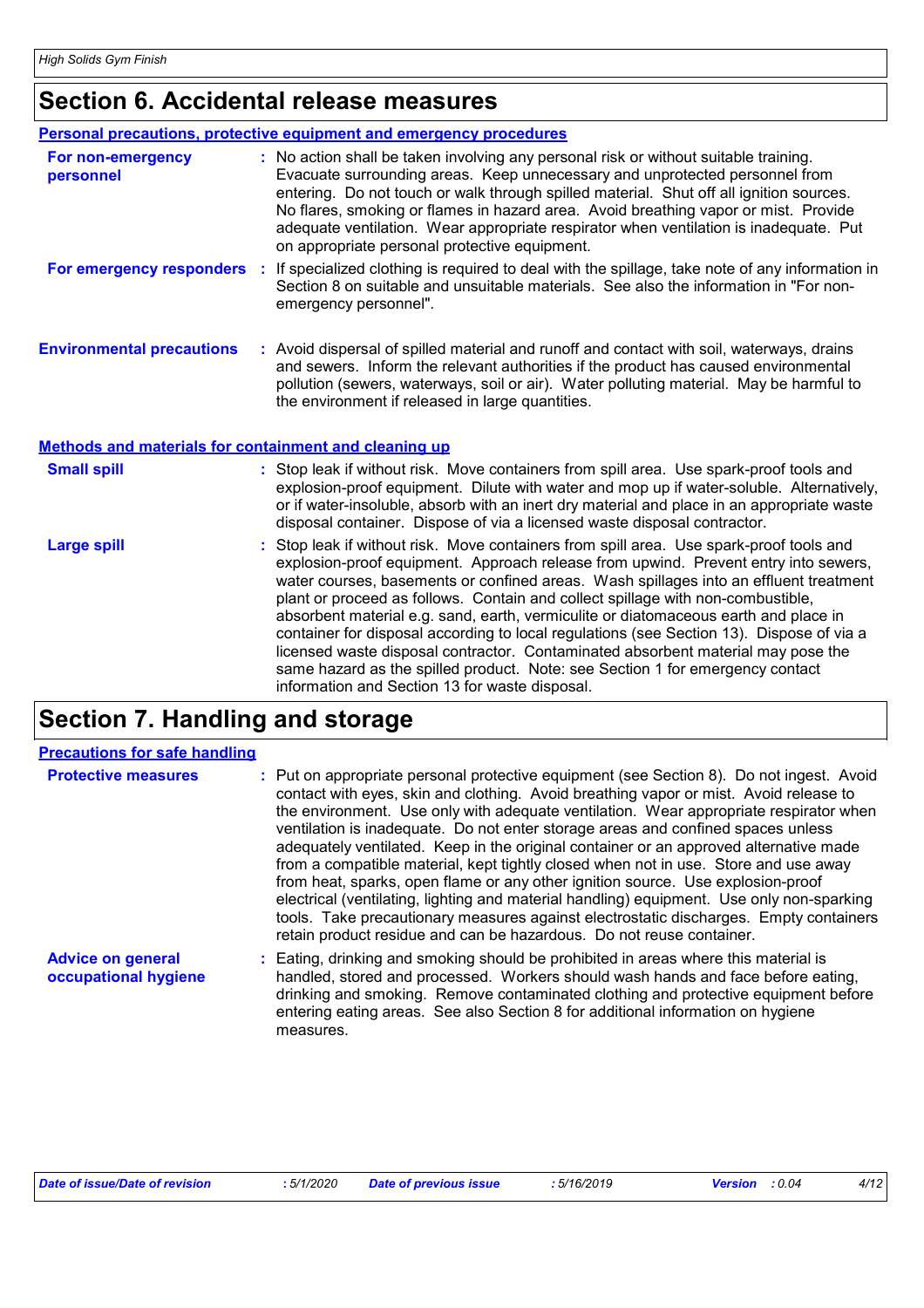# **Section 7. Handling and storage**

| <b>Conditions for safe storage,</b><br>: Store in accordance with local regulations. Store in a segregated and approved area.<br>including any<br><b>incompatibilities</b> |
|----------------------------------------------------------------------------------------------------------------------------------------------------------------------------|
|----------------------------------------------------------------------------------------------------------------------------------------------------------------------------|

# **Section 8. Exposure controls/personal protection**

#### **Control parameters**

#### **Occupational exposure limits**

| <b>Ingredient name</b> | <b>Exposure limits</b>                                                                                                                                                                                                                                                                                                                                                                                                                                 |
|------------------------|--------------------------------------------------------------------------------------------------------------------------------------------------------------------------------------------------------------------------------------------------------------------------------------------------------------------------------------------------------------------------------------------------------------------------------------------------------|
| Stoddard solvent       | <b>ACGIH TLV (United States, 6/2013).</b><br>TWA: 100 ppm 8 hours.<br>TWA: 525 mg/m <sup>3</sup> 8 hours.<br>OSHA PEL 1989 (United States, 3/1989).<br>TWA: 100 ppm 8 hours.<br>TWA: $525$ mg/m <sup>3</sup> 8 hours.<br>NIOSH REL (United States, 10/2013).<br>TWA: 350 mg/m <sup>3</sup> 10 hours.<br>CEIL: 1800 mg/m <sup>3</sup> 15 minutes.<br>OSHA PEL (United States, 2/2013).<br>TWA: 500 ppm 8 hours.<br>TWA: 2900 mg/m <sup>3</sup> 8 hours. |
| 1,2,4-trimethylbenzene | <b>ACGIH TLV (United States, 6/2013).</b><br>TWA: 25 ppm 8 hours.<br>TWA: $123 \text{ mg/m}^3$ 8 hours.<br>OSHA PEL 1989 (United States, 3/1989).<br>TWA: 25 ppm 8 hours.<br>TWA: $125 \text{ mg/m}^3$ 8 hours.<br>NIOSH REL (United States, 10/2013).<br>TWA: 25 ppm 10 hours.<br>TWA: 125 mg/m <sup>3</sup> 10 hours.                                                                                                                                |

| <b>Appropriate engineering</b><br><b>controls</b> | : Use only with adequate ventilation. Use process enclosures, local exhaust ventilation or<br>other engineering controls to keep worker exposure to airborne contaminants below any<br>recommended or statutory limits. The engineering controls also need to keep gas,<br>vapor or dust concentrations below any lower explosive limits. Use explosion-proof<br>ventilation equipment.           |
|---------------------------------------------------|---------------------------------------------------------------------------------------------------------------------------------------------------------------------------------------------------------------------------------------------------------------------------------------------------------------------------------------------------------------------------------------------------|
| <b>Environmental exposure</b><br><b>controls</b>  | Emissions from ventilation or work process equipment should be checked to ensure<br>they comply with the requirements of environmental protection legislation. In some<br>cases, fume scrubbers, filters or engineering modifications to the process equipment<br>will be necessary to reduce emissions to acceptable levels.                                                                     |
| <b>Individual protection measures</b>             |                                                                                                                                                                                                                                                                                                                                                                                                   |
| <b>Hygiene measures</b>                           | : Wash hands, forearms and face thoroughly after handling chemical products, before<br>eating, smoking and using the lavatory and at the end of the working period.<br>Appropriate techniques should be used to remove potentially contaminated clothing.<br>Wash contaminated clothing before reusing. Ensure that eyewash stations and safety<br>showers are close to the workstation location. |
| <b>Eye/face protection</b>                        | Safety eyewear complying with an approved standard should be used when a risk<br>assessment indicates this is necessary to avoid exposure to liquid splashes, mists,<br>gases or dusts. If contact is possible, the following protection should be worn, unless<br>the assessment indicates a higher degree of protection: chemical splash goggles.                                               |
| Date of issue/Date of revision                    | :5/1/2020<br><b>Date of previous issue</b><br>:5/16/2019<br><b>Version</b> : 0.04<br>5/12                                                                                                                                                                                                                                                                                                         |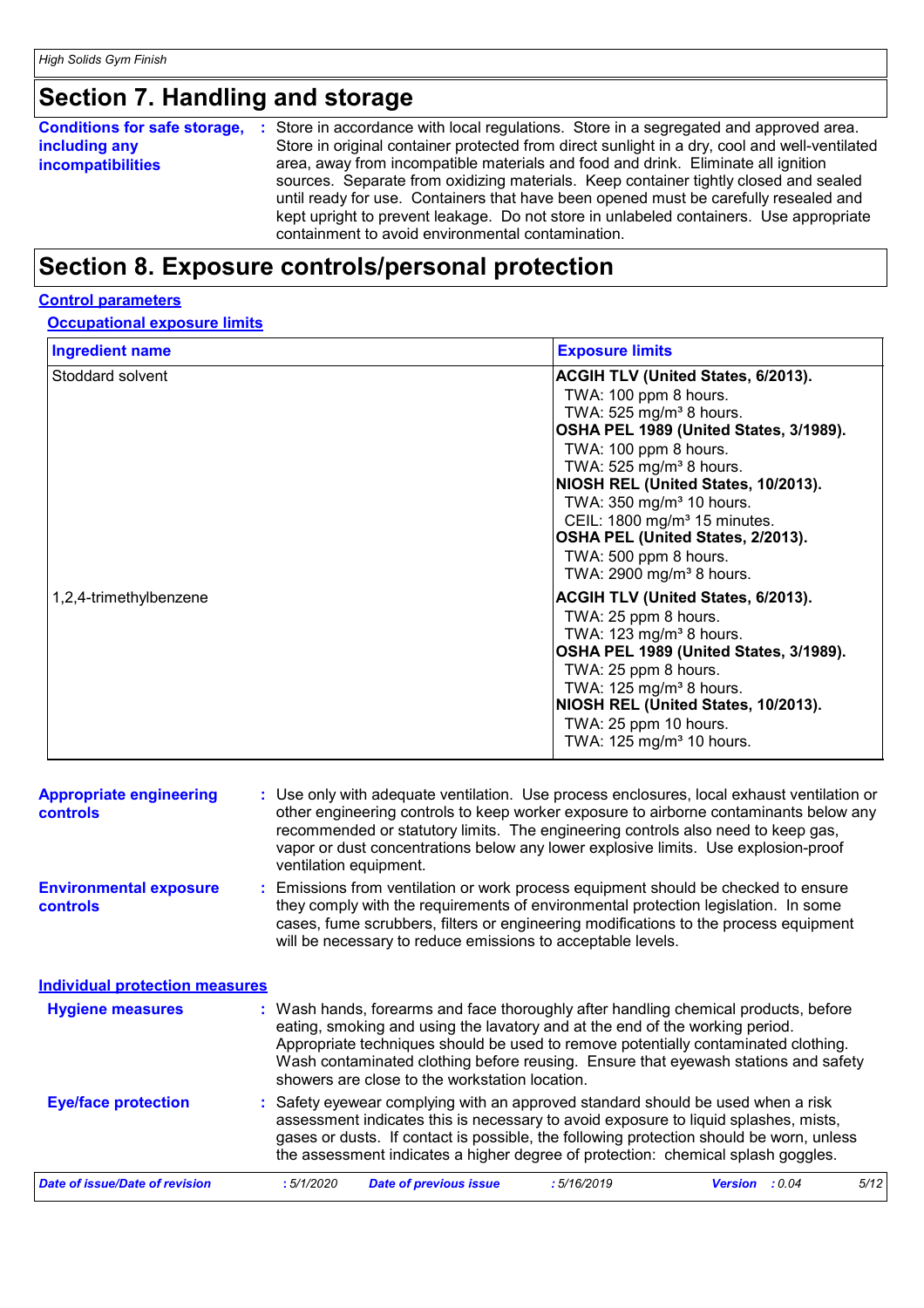# **Section 8. Exposure controls/personal protection**

| <b>Skin protection</b>        |                                                                                                                                                                                                                                                                                                                                                                                                                                                                                                                                                                                                                        |
|-------------------------------|------------------------------------------------------------------------------------------------------------------------------------------------------------------------------------------------------------------------------------------------------------------------------------------------------------------------------------------------------------------------------------------------------------------------------------------------------------------------------------------------------------------------------------------------------------------------------------------------------------------------|
| <b>Hand protection</b>        | : Chemical-resistant, impervious gloves complying with an approved standard should be<br>worn at all times when handling chemical products if a risk assessment indicates this is<br>necessary. Considering the parameters specified by the glove manufacturer, check<br>during use that the gloves are still retaining their protective properties. It should be<br>noted that the time to breakthrough for any glove material may be different for different<br>glove manufacturers. In the case of mixtures, consisting of several substances, the<br>protection time of the gloves cannot be accurately estimated. |
| <b>Body protection</b>        | : Personal protective equipment for the body should be selected based on the task being<br>performed and the risks involved and should be approved by a specialist before<br>handling this product. When there is a risk of ignition from static electricity, wear anti-<br>static protective clothing. For the greatest protection from static discharges, clothing<br>should include anti-static overalls, boots and gloves.                                                                                                                                                                                         |
| <b>Other skin protection</b>  | : Appropriate footwear and any additional skin protection measures should be selected<br>based on the task being performed and the risks involved and should be approved by a<br>specialist before handling this product.                                                                                                                                                                                                                                                                                                                                                                                              |
| <b>Respiratory protection</b> | : Use a properly fitted, air-purifying or air-fed respirator complying with an approved<br>standard if a risk assessment indicates this is necessary. Respirator selection must be<br>based on known or anticipated exposure levels, the hazards of the product and the safe<br>working limits of the selected respirator.                                                                                                                                                                                                                                                                                             |

# **Section 9. Physical and chemical properties**

**Physical state Melting point Vapor pressure Specific gravity Vapor density Solubility** Liquid **:** <-75°C (-103°F) **:** 0.89 g/cm³ **:** >1 [Air = 1] **:** <4 kPa (<30 mm Hg) [room temperature] **: :** Not available **Odor** : Solvent **pH Color** : Amber **Evaporation rate Auto-ignition temperature Flash point :** Not available Closed cup: 40.56°C (105°F) **: :** Not available **:** Not applicable **Viscosity helpidical contracts** and **contracts :** Not available **Odor threshold Partition coefficient: noctanol/water :** Not available **:** Not available **Appearance Boiling point :** 161 - 198°C (322 - 388°F) **Flammability (solid, gas) :** Not available **Lower and upper explosive (flammable) limits :** Not available **VOC content :** 435 g/l

VOCs are calculated following the requirements under 40 CFR, Part 59, Subpart C for Consumer Products and Subpart D for Architectural Coatings.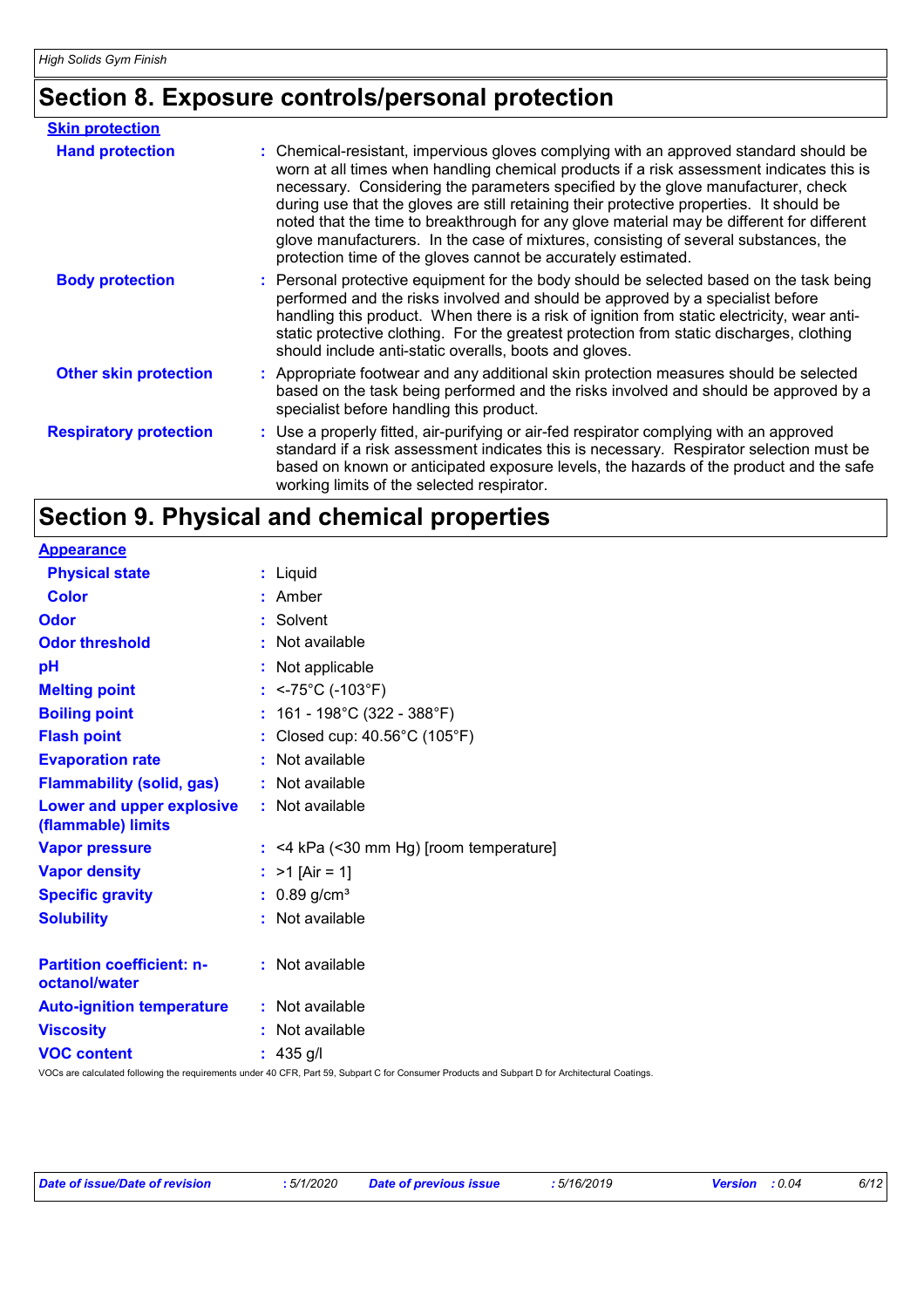# **Section 10. Stability and reactivity**

| <b>Reactivity</b>                                   | : No specific test data related to reactivity available for this product or its ingredients.                                                                                                                                               |
|-----------------------------------------------------|--------------------------------------------------------------------------------------------------------------------------------------------------------------------------------------------------------------------------------------------|
| <b>Chemical stability</b>                           | : The product is stable.                                                                                                                                                                                                                   |
| <b>Possibility of hazardous</b><br><b>reactions</b> | : Under normal conditions of storage and use, hazardous reactions will not occur.                                                                                                                                                          |
| <b>Conditions to avoid</b>                          | : Avoid all possible sources of ignition (spark or flame). Do not pressurize, cut, weld,<br>braze, solder, drill, grind or expose containers to heat or sources of ignition. Do not<br>allow vapor to accumulate in low or confined areas. |
| <b>Incompatible materials</b>                       | : Reactive or incompatible with the following materials:<br>oxidizing materials                                                                                                                                                            |
| <b>Hazardous decomposition</b><br>products          | : Under normal conditions of storage and use, hazardous decomposition products should<br>not be produced.                                                                                                                                  |

# **Section 11. Toxicological information**

#### **Information on toxicological effects**

| <b>Acute toxicity</b> |  |  |
|-----------------------|--|--|
|                       |  |  |

| <b>Product/ingredient name</b>              | <b>Result</b>                      | <b>Species</b> | <b>Dose</b>                         | <b>Exposure</b> |
|---------------------------------------------|------------------------------------|----------------|-------------------------------------|-----------------|
| Stoddard solvent                            | ILD50 Dermal                       | Rabbit         | $>3$ g/kg                           |                 |
|                                             | ILD50 Oral                         | Rat            | $>5$ g/kg                           |                 |
| Solvent naphtha (petroleum),<br>light arom. | LD50 Oral                          | Rat            | 8400 mg/kg                          |                 |
| 1,2,4-trimethylbenzene                      | LC50 Inhalation Vapor<br>LD50 Oral | Rat<br>Rat     | 18000 mg/m <sup>3</sup><br>$5$ g/kg | l4 hours        |

**Irritation/Corrosion**

| <b>Product/ingredient name</b>                                     | <b>Result</b>            | <b>Species</b> | <b>Score</b> | <b>Exposure</b>                 | <b>Observation</b> |
|--------------------------------------------------------------------|--------------------------|----------------|--------------|---------------------------------|--------------------|
| Stoddard solvent                                                   | Eyes - Mild irritant     | Human          |              | 100 parts per<br>million        |                    |
|                                                                    | Eyes - Moderate irritant | Rabbit         |              | 24 hours 500<br>milligrams      |                    |
| Solvent naphtha (petroleum),   Eyes - Mild irritant<br>light arom. |                          | Rabbit         |              | l 24 hours 100<br>l microliters |                    |

#### **Sensitization**

Not available

#### **Mutagenicity**

Not available

#### **Carcinogenicity**

Not available

#### **Reproductive toxicity**

Not available

#### **Teratogenicity**

Not available

#### **Specific target organ toxicity (single exposure)**

*Date of issue/Date of revision* **:** *5/1/2020 Date of previous issue : 5/16/2019 Version : 0.04 7/12*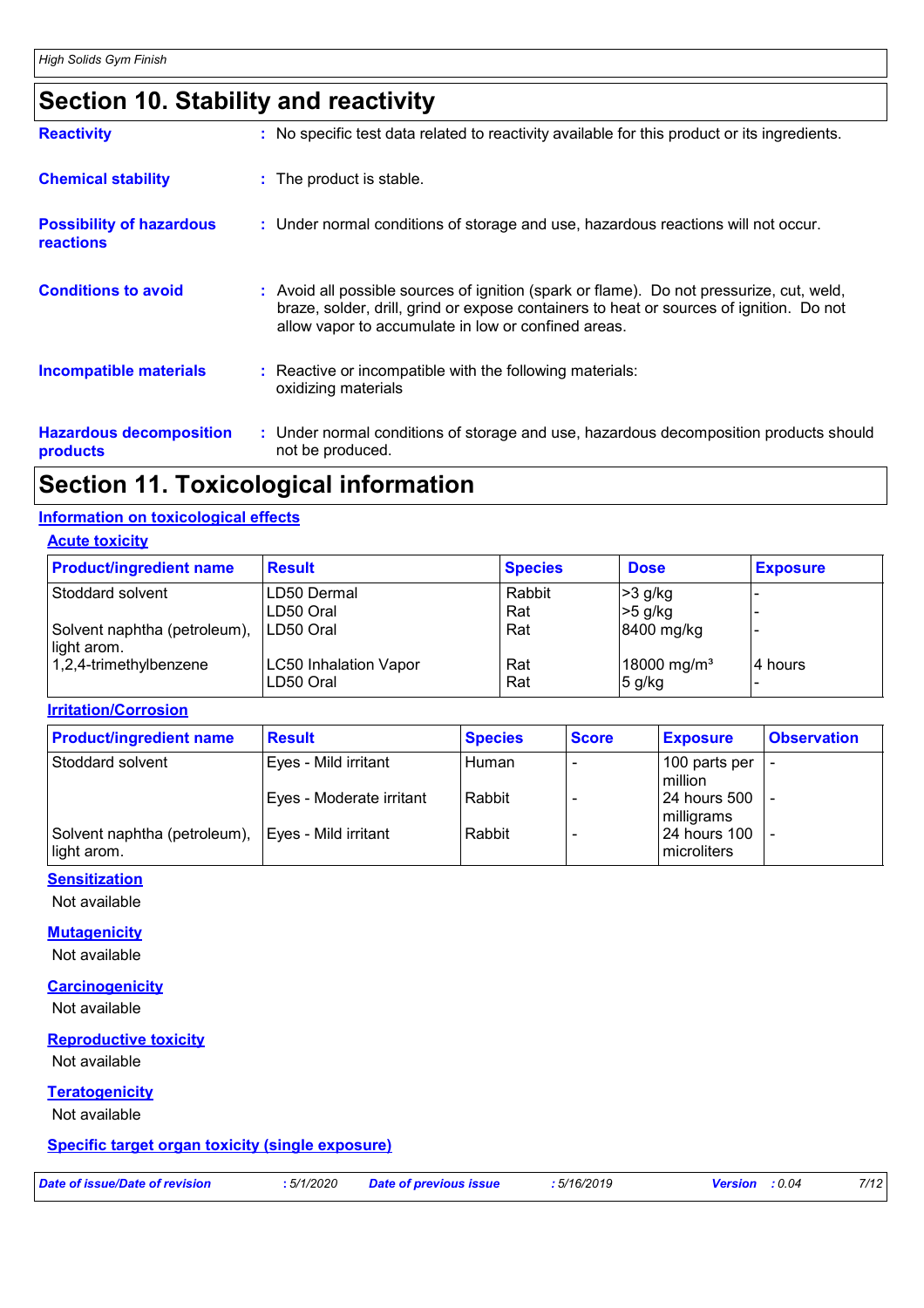# **Section 11. Toxicological information**

Not available

#### **Specific target organ toxicity (repeated exposure)** Not available

**Aspiration hazard**

Not available

| Information on the likely<br>routes of exposure | : Not available                                     |
|-------------------------------------------------|-----------------------------------------------------|
| <b>Potential acute health effects</b>           |                                                     |
| <b>Eye contact</b>                              | : Causes serious eye irritation.                    |
| <b>Inhalation</b>                               | : No known significant effects or critical hazards. |
| <b>Skin contact</b>                             | : No known significant effects or critical hazards. |
| <b>Ingestion</b>                                | : Irritating to mouth, throat and stomach.          |

#### **Symptoms related to the physical, chemical and toxicological characteristics**

| Eye contact         | : Adverse symptoms may include the following:<br>pain or irritation<br>watering<br>redness |
|---------------------|--------------------------------------------------------------------------------------------|
| <b>Inhalation</b>   | : No specific data.                                                                        |
| <b>Skin contact</b> | : No specific data.                                                                        |
| <b>Ingestion</b>    | : No specific data.                                                                        |

#### **Delayed and immediate effects and also chronic effects from short and long term exposure Short term exposure**

| <b>Potential immediate</b>                       | : Not available                                     |
|--------------------------------------------------|-----------------------------------------------------|
| <b>effects</b>                                   |                                                     |
| <b>Potential delayed effects : Not available</b> |                                                     |
| <b>Long term exposure</b>                        |                                                     |
| <b>Potential immediate</b><br>effects            | $:$ Not available                                   |
| <b>Potential delayed effects : Not available</b> |                                                     |
| <b>Potential chronic health effects</b>          |                                                     |
| Not available                                    |                                                     |
| <b>General</b>                                   | : No known significant effects or critical hazards. |
| <b>Carcinogenicity</b>                           | : No known significant effects or critical hazards. |
| <b>Mutagenicity</b>                              | : No known significant effects or critical hazards. |
| <b>Teratogenicity</b>                            | : No known significant effects or critical hazards. |
| <b>Developmental effects</b>                     | : No known significant effects or critical hazards. |
| <b>Fertility effects</b>                         | : No known significant effects or critical hazards. |

#### **Numerical measures of toxicity Acute toxicity estimates**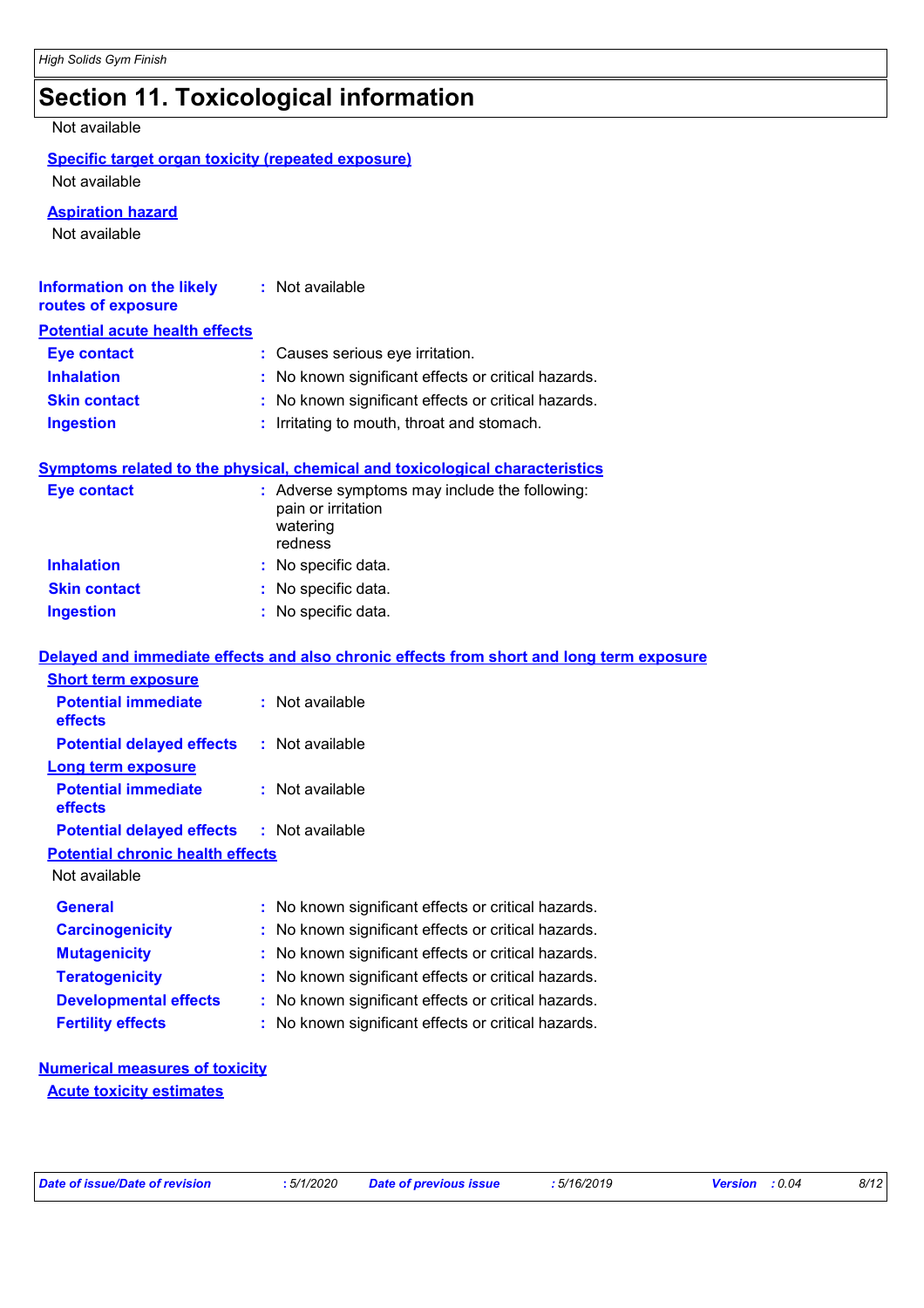### **Section 11. Toxicological information**

| <b>Route</b>        | <b>ATE</b> value |
|---------------------|------------------|
| Oral                | 252525.3 mg/kg   |
| Inhalation (vapors) | 909.1 mg/l       |

# **Section 12. Ecological information**

|--|

| <b>Product/ingredient name</b> | <b>Result</b>                     | <b>Species</b>                                 | <b>Exposure</b> |
|--------------------------------|-----------------------------------|------------------------------------------------|-----------------|
| 1,2,4-trimethylbenzene         | Acute LC50 4910 µg/l Marine water | Crustaceans - Elasmopus<br>pectenicrus - Adult | 148 hours       |
|                                | Acute LC50 7720 µg/l Fresh water  | <b>Fish - Pimephales promelas</b>              | ∣96 hours       |

#### **Persistence and degradability**

Not available

#### **Bioaccumulative potential**

| <b>Product/ingredient name</b>                      | $\mathsf{LogP}_\mathsf{ow}$ | <b>BCF</b> | <b>Potential</b> |
|-----------------------------------------------------|-----------------------------|------------|------------------|
| Stoddard solvent<br>Solvent naphtha (petroleum),  - | 3.16 to 7.06                | 10 to 2500 | high<br>high     |
| light arom.<br>$ 1,2,4$ -trimethylbenzene           | 3.63                        | 243        | low              |

#### **Mobility in soil**

| <b>Soil/water partition</b>    | : Not available |
|--------------------------------|-----------------|
| coefficient (K <sub>oc</sub> ) |                 |

**Other adverse effects** : No known significant effects or critical hazards.

# **Section 13. Disposal considerations**

The generation of waste should be avoided or minimized wherever possible. Disposal of this product, solutions and any by-products should at all times comply with the requirements of environmental protection and waste disposal legislation and any regional local authority requirements. Dispose of surplus and non-recyclable products via a licensed waste disposal contractor. Waste should not be disposed of untreated to the sewer unless fully compliant with the requirements of all authorities with jurisdiction. Waste packaging should be recycled. Incineration or landfill should only be considered when recycling is not feasible. This material and its container must be disposed of in a safe way. Care should be taken when handling emptied containers that have not been cleaned or rinsed out. Empty containers or liners may retain some product residues. Vapor from product residues may create a highly flammable or explosive atmosphere inside the container. Do not cut, weld or grind used containers unless they have been cleaned thoroughly internally. Avoid dispersal of spilled material and runoff and contact with soil, waterways, drains and sewers.

| Date of issue/Date of revision | : 5/1/2020 | <b>Date of previous issue</b> | 5/16/2019 | <b>Version</b> : 0.04 | 9/12 |
|--------------------------------|------------|-------------------------------|-----------|-----------------------|------|

**Disposal methods :**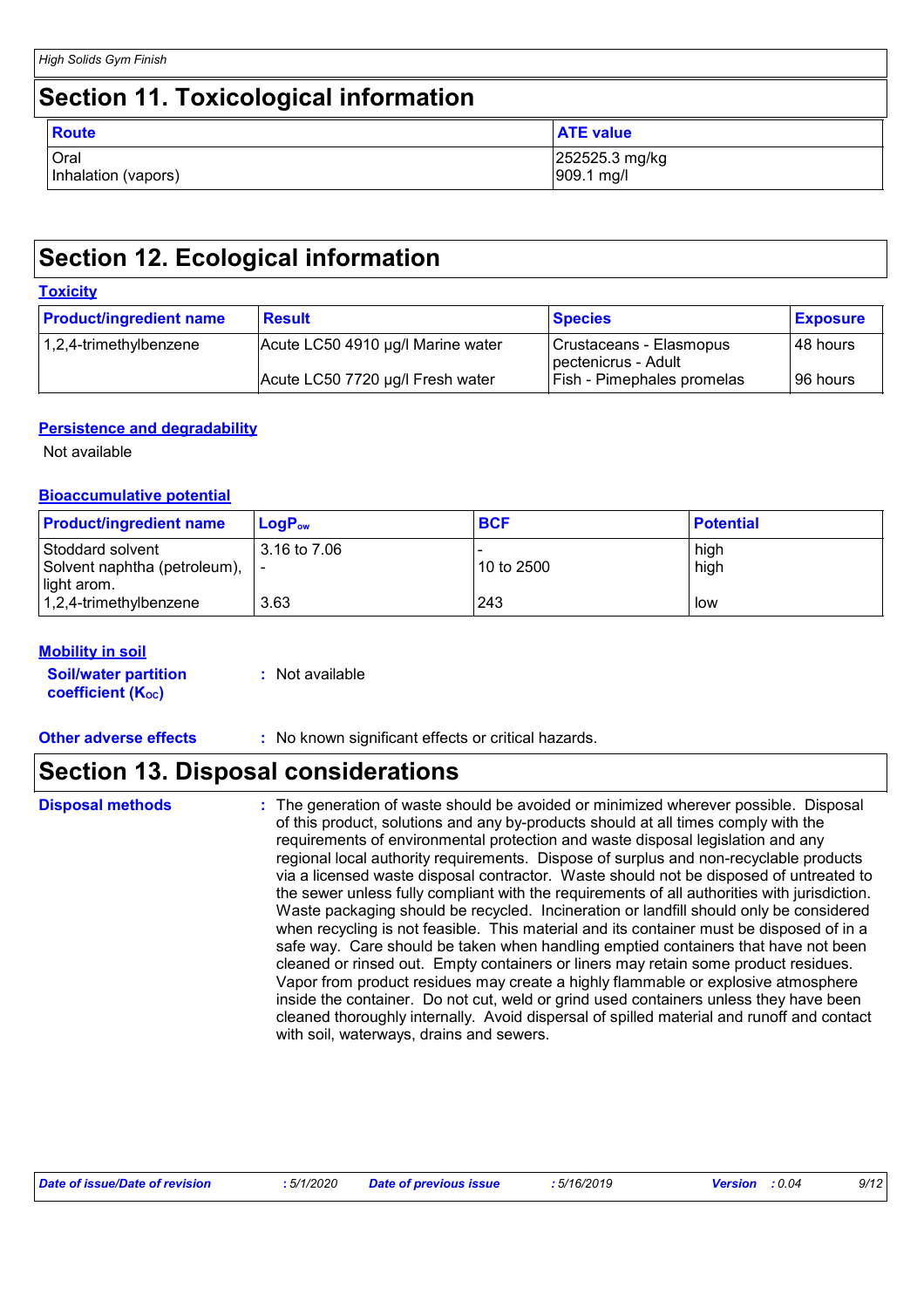# **Section 14. Transport information**

|                                      | <b>DOT Classification</b>                                                                                                              | <b>IMDG</b>                                                                                          | <b>IATA</b>                                                                                                          |
|--------------------------------------|----------------------------------------------------------------------------------------------------------------------------------------|------------------------------------------------------------------------------------------------------|----------------------------------------------------------------------------------------------------------------------|
| <b>UN number</b>                     | Not regulated                                                                                                                          | <b>UN1993</b>                                                                                        | <b>UN1993</b>                                                                                                        |
| <b>UN proper shipping</b><br>name    |                                                                                                                                        | FLAMMABLE LIQUID, N.<br>O.S. (Stoddard solvent,<br>Solvent naphtha<br>(petroleum), light arom.)      | FLAMMABLE LIQUID, N.O.<br>S. (Stoddard solvent,<br>Solvent naphtha (petroleum),<br>light arom.)                      |
| <b>Transport hazard</b><br>class(es) |                                                                                                                                        | 3                                                                                                    | 3                                                                                                                    |
| <b>Packing group</b>                 |                                                                                                                                        | $\mathbf{III}$                                                                                       | Ш                                                                                                                    |
| <b>Environmental</b><br>hazards      | No.                                                                                                                                    |                                                                                                      |                                                                                                                      |
| <b>Additional</b><br>information     | Classified as a<br>combustible liquid. Not<br>regulated in non-bulk<br>containers <119 gallons<br>(domestic ground<br>shipments only). | The marine pollutant mark<br>is not required when<br>transported in sizes of ≤5<br>L or $\leq$ 5 kg. | The environmentally<br>hazardous substance mark<br>may appear if required by<br>other transportation<br>regulations. |

**Special precautions for user Transport within user's premises:** always transport in closed containers that are **:** upright and secure. Ensure that persons transporting the product know what to do in the event of an accident or spillage.

**Transport in bulk according :** Not available **to Annex II of MARPOL and the IBC Code**

### **Section 15. Regulatory information**

**U.S. Federal regulations : United States inventory (TSCA 8b)**: All components are listed or exempted.

**Clean Air Act Section 112 :** Not listed **(b) Hazardous Air Pollutants (HAPs)**

#### **SARA 311/312**

**Classification :** Fire hazard

Immediate (acute) health hazard

**Composition/information on ingredients**

| <b>Name</b>                        | $\frac{9}{6}$ | <b>Fire</b><br>hazard | <b>Sudden</b><br>release of<br><b>pressure</b> | <b>Reactive</b> | Immediate<br>(acute)<br>health<br>hazard | <b>Delayed</b><br>(chronic)<br>health<br>hazard |
|------------------------------------|---------------|-----------------------|------------------------------------------------|-----------------|------------------------------------------|-------------------------------------------------|
| Stoddard solvent                   | $30 - 60$     | Yes.                  | No.                                            | No.             | Yes.                                     | No.                                             |
| Solvent naphtha (petroleum), light | $1 - 5$       | Yes.                  | No.                                            | No.             | Yes.                                     | No.                                             |
| arom.<br>1,2,4-trimethylbenzene    | $1 - 5$       | Yes.                  | No.                                            | No.             | Yes.                                     | No.                                             |

#### **SARA 313**

| Date of issue/Date of revision | : 5/1/2020 | Date of previous issue | 5/16/2019 | <b>Version</b> : 0.04 | 10/12 |
|--------------------------------|------------|------------------------|-----------|-----------------------|-------|
|--------------------------------|------------|------------------------|-----------|-----------------------|-------|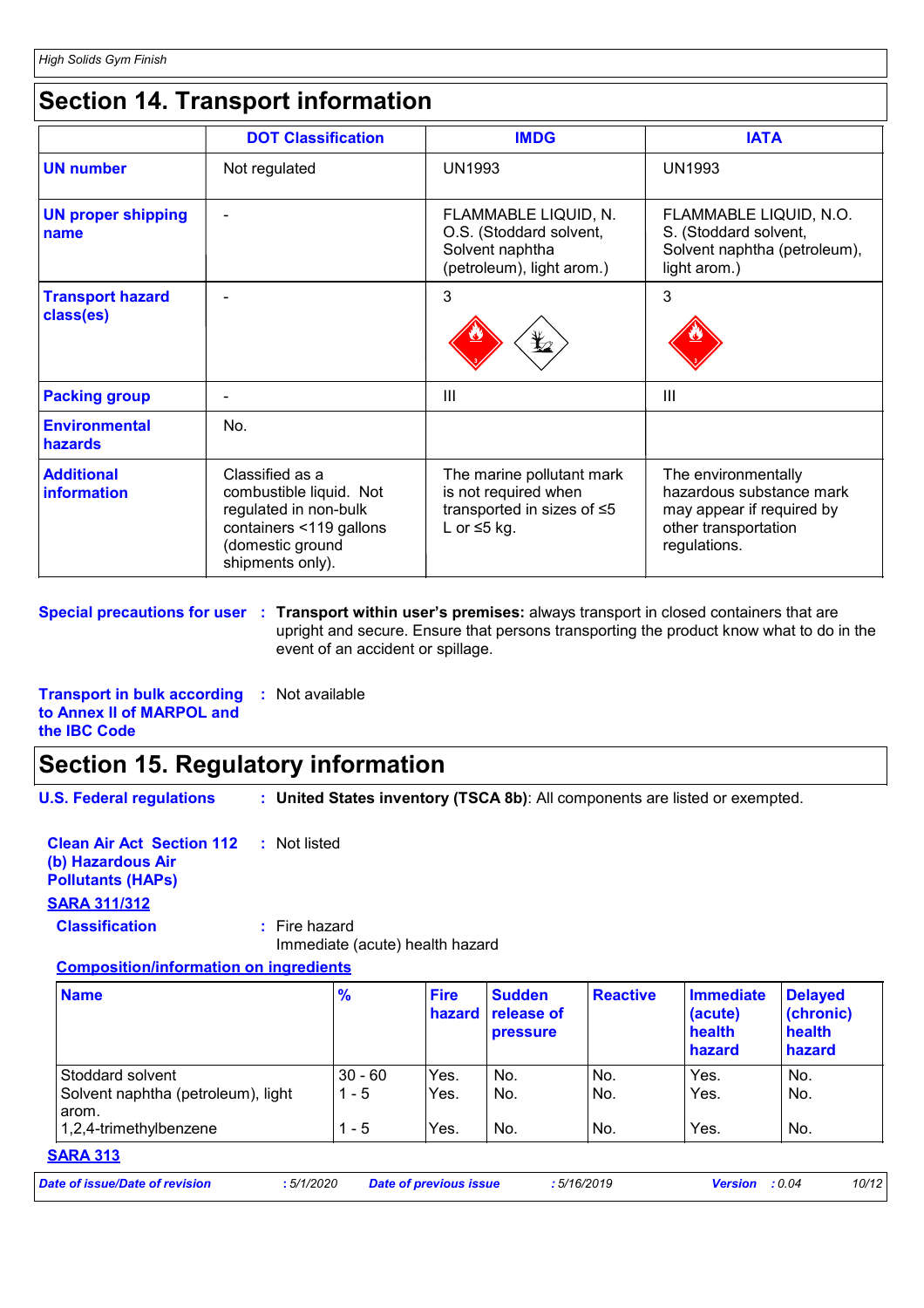# **Section 15. Regulatory information**

|                                                  | <b>Product name</b>    | <b>CAS number</b> | $\frac{9}{6}$ |
|--------------------------------------------------|------------------------|-------------------|---------------|
| <b>Form R - Reporting</b><br><b>requirements</b> | 1,2,4-trimethylbenzene | $ 95-63-6 $       | ∼∠            |

SARA 313 notifications must not be detached from the SDS and any copying and redistribution of the SDS shall include copying and redistribution of the notice attached to copies of the SDS subsequently redistributed.

#### **State regulations**

**International regulations**

**Canada inventory :** All components are listed or exempted.

### **Section 16. Other information**

**Hazardous Material Information System (U.S.A.)**



**Caution: HMIS® ratings are based on a 0-4 rating scale, with 0 representing minimal hazards or risks, and 4 representing significant hazards or risks. Although HMIS® ratings and the associated label are not required on SDSs or products leaving a facility under 29 CFR 1910.1200, the preparer may choose to provide them. HMIS® ratings are to be used with a fully implemented HMIS® program. HMIS® is a registered trademark and service mark of the American Coatings Association, Inc.**

**The customer is responsible for determining the PPE code for this material. For more information on HMIS® Personal Protective Equipment (PPE) codes, consult the HMIS® Implementation Manual.**

#### **National Fire Protection Association (U.S.A.)**



**Reprinted with permission from NFPA 704-2001, Identification of the Hazards of Materials for Emergency Response Copyright ©1997, National Fire Protection Association, Quincy, MA 02269. This reprinted material is not the complete and official position of the National Fire Protection Association, on the referenced subject which is represented only by the standard in its entirety.**

**Copyright ©2001, National Fire Protection Association, Quincy, MA 02269. This warning system is intended to be interpreted and applied only by properly trained individuals to identify fire, health and reactivity hazards of chemicals. The user is referred to certain limited number of chemicals with recommended classifications in NFPA 49 and NFPA 325, which would be used as a guideline only. Whether the chemicals are classified by NFPA or not, anyone using the 704 systems to classify chemicals does so at their own risk.**

| <b>History</b>                    |             |
|-----------------------------------|-------------|
| <b>Date of printing</b>           | : 5/1/2020  |
| Date of issue/Date of<br>revision | : 5/1/2020  |
| Date of previous issue            | : 5/16/2019 |